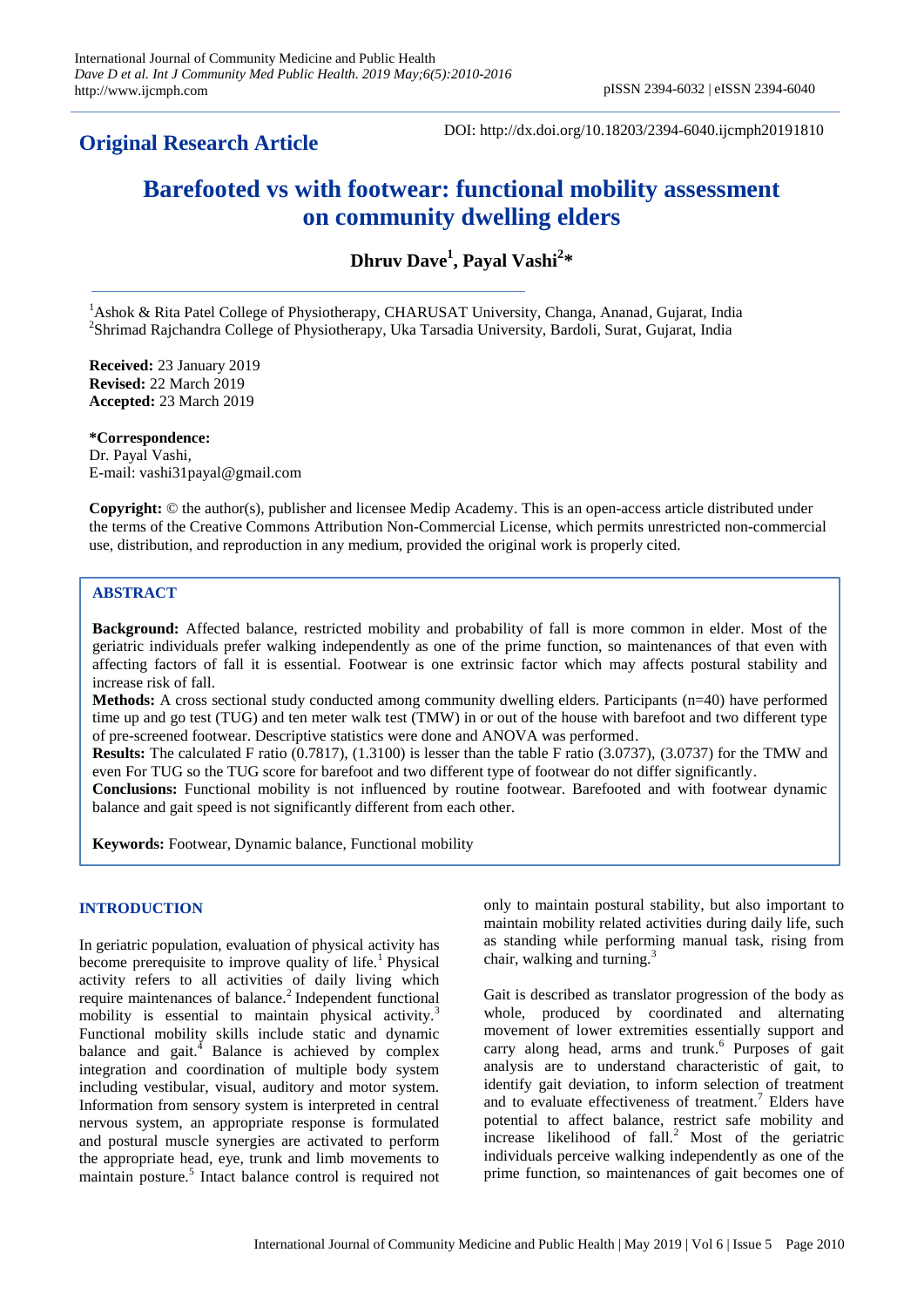the essential goal of their rehabilitation.<sup>8</sup> Deterioration of gait speed is common in elder and sometime extreme slowness leads to fall. $<sup>1</sup>$ </sup>

43% community dwelling elderly person having fear of falling and 44% has reported restriction in daily activity. Fear of fall is also there in geriatric individual who have not experienced any falling episodes.<sup>9</sup> Lipsitz et al followed a group of community dwelling older adult over 70 year of age for one year and concluded that multiple risk factors are responsible for fall. They found intrinsic factors like arthritis of knee; impairment of gait, hypotension, and use of psychotropic drug etc. and extrinsic factors like poor lighting, slippery surface, and obstacles are responsible for fall.<sup>10,11</sup> Footwear has been identified as an environmental risk factor for indoor and outdoor falls.<sup>12</sup> Although propulsion and protection of foot is primary role of footwear which has strongly influenced by fashion.<sup>10</sup> Foot provides only source of direct contact with ground during walking and footwear interfere between foot and ground.<sup>13</sup>Interference of footwear affects postural stability and increase risk of fall.<sup>14</sup> A shoe's sole material and tread design can affect the coefficient of friction on the walking surface, which may influence the risk of slipping. Heel height and width may affect a shoe"s tendency to tip sideways on an uneven surface, as well as gait and posture. Sole thickness and shoe collar height may affect proprioception.<sup>10</sup> There is very limited research that has been done on direct effect of footwear on functional performance in geriatric population.<sup>1</sup> Jasmine et al have found that optimizing low heels and firm slip resistant sole footwear are better for elderly who are at risk of fall.<sup>12</sup> Loard and Bashford studied the effect of footwear on balance in 30 women aged 60 to 89 year using sway meter and concluded that performance should be better with flat shoes and barefoot than high heel shoes.<sup>15</sup> Several studies included older women however, no study was done on effect of footwear on functional mobility in community dwelling elderly.<sup>1</sup>

Various approaches have been developed to asses balance and gait, but it needs to be safe, inexpensive and easily applicable into clinical setup.<sup>1</sup> Examination of gait include parameters like step length, stride length, cadence and velocity.<sup>6</sup> Madubuch et al, involve 80 participants between age of 18-26 years and perform simple footprint and gait speed analysis using paper-paint and stopwatch and found that there is no significant effect of footwear (mid-heel and low-heel) on stride length, step length and cadence but significant difference has been noted for velocity.<sup>13</sup> Romberg test, functional reach test and one leg standing test are used to determine static balance.<sup>4</sup> Brigges et al, found no effect of performance with shoes on versus shoes off for Romberg and one leg stance among 71 female subjects with unknown pathology between  $60-86$  year of age.<sup>1</sup> Berg balance scale is measure of static and dynamic balance.<sup>4</sup> Clinician rate 14 functional activities including sitting, standing and

postural transition.<sup>5</sup> Functional reach test objectively assesses limits of stability by measuring the maximal distance a person can reach beyond the length of arm while maintaining fix base of support in standing. Tinetti balance and gait assessment include 14-item balance and 10-item gait test which predicts elderly individual who are at risk of fall at least once during the following year.<sup>5</sup> So to identify effect of footwear on dynamic balance and gait speed, Time Up and Go test and 10-meter walk test are appropriate measuring tools.

Time up and go test (TUG) is used to evaluate dynamic balance.<sup>16</sup> It is the shortest, simplest clinical balance test and probably the most reliable because it uses agreement in stop watch duration rather than rating scales.<sup>5</sup> TUG describes realistic mobility skills which include transfer in and out of chair, potential fall situation, walking and turning.<sup>17</sup> It is sensitive and specific measure to identify an individual who are at risk of fall.<sup>16</sup> However, TUG have some limitations like identification of type of balance problem is not possible and it only include one functional task.<sup>5</sup> The 10-metre walk test (TMW) has the potential to provide valuable clinical information regarding gait abilities.<sup>18</sup> The test can be used to determine speed, stride and cadence.<sup>4</sup> To measure gait speed self-selected walking speed ten meter walk is appropriate for elders. Advantage of this scale is that it takes less than one minute to perform, widely used because it is very simple and it provide predictive of falls. Gait speed can be expected to be reduced in individual of lesser height and grater age.<sup>8</sup> Standardization of footwear is not mention for Time Up and Go test and Ten Meter Walk test.<sup>1</sup> Podsiadlo and Richardson simply described that subjects wearing their regular footwear for time up and go test.<sup>19</sup> Cress et al, described normal walking shoes for ten meter walk test.<sup>20</sup> The initiation of this research is to find the influence of footwear on dynamic balance and gait speed and to categorize footwear.

# **METHODS**

Cross Sectional Study was done in three different areas of Gujarat on elderly. It was started in Dec 2013 and we proceed further towards analysis in March 2014 in Subjects who satisfied the inclusion criteria were asked for their consent to participate.

Inclusion criteria for this study was community dwelling elders above age of 60 years, could walk independently at least 10 m and turn 180 degrees, without any ambulatory aid, Owns at least one pair of shoes and slipper as per shoes screening criteria. Characterization of footwear was done to maintain uniformity of footwear. Footwear was screened based on heel height. A slipper was defined as soft soled with a heel height of  $\geq 1$  cm and  $\leq 2$  cm. Other shoes –soled chappals, Velcro-fastened sandal and lacedup or leather shoes, with heel height of  $\geq 2$  cm and  $\leq 4$ cm. The heel height was established by measuring the vertical distance from the floor to the insole at the front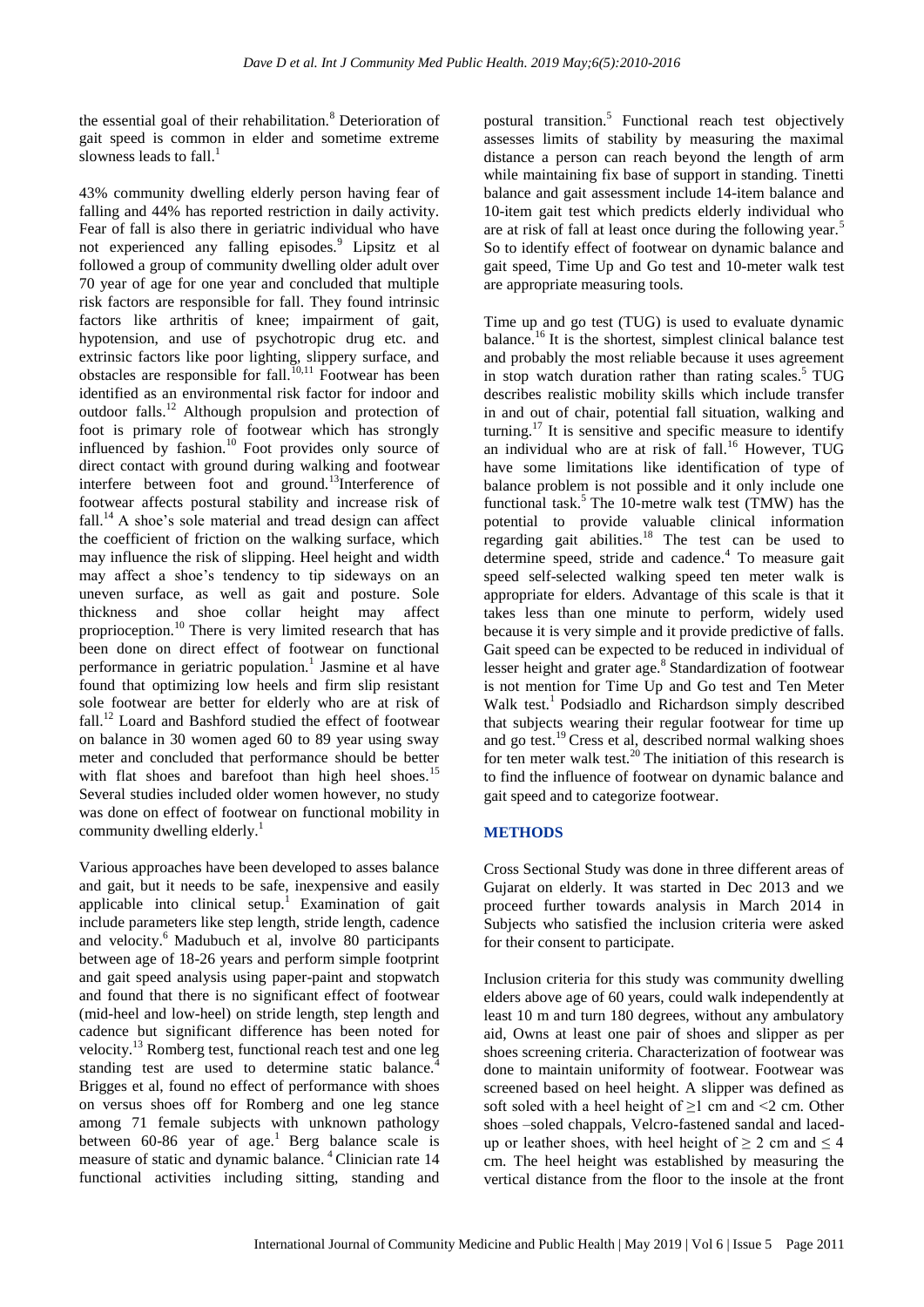of heel. Other footwear characteristic such as firmness of sole is qualitatively judged and documented. Individual wearing lower-extremity orthosis or prosthesis or

suffering from acute injuries of lower limb were excluded from study.



#### **Figure 1: Method of data collection.**

Other exclusion criteria were history of severe muscularskeletal, cardio-respiratory or neurological disorders before or during 1 year which required immobilization or hospitalization for more than 72 hours and individual, instructed to avoid strenuous physical activity.

The order of footwear exchange was same for both test performance. To avoid undue fatigue, subjects rested 3 minutes between footwear conditions and 1 minute between different functional measures. The tests were administered in subject"s own outdoor area. Each testing session took approximately 15-20 minute to complete.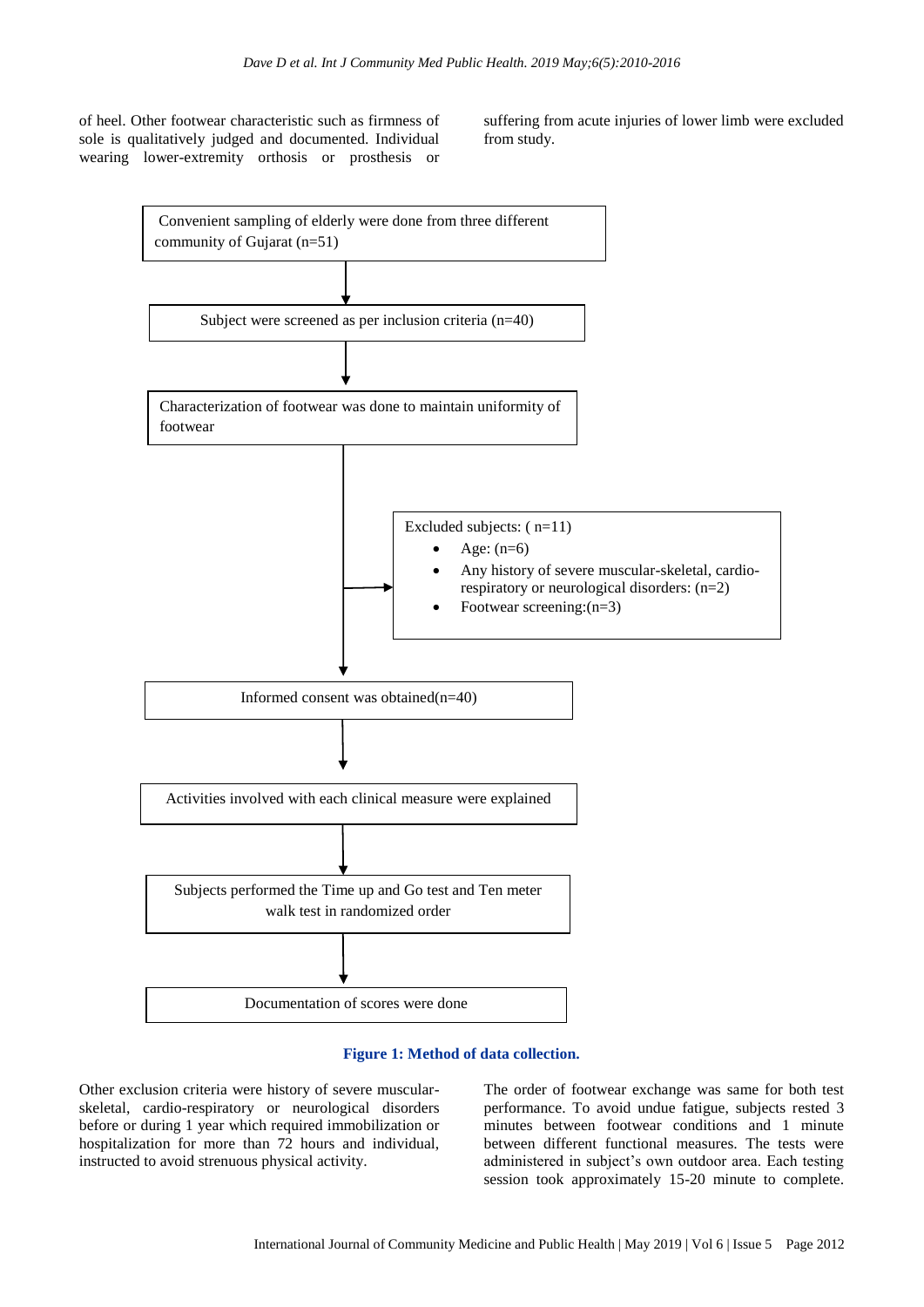For the first footwear condition, the tester has demonstrated the test and repeated the explanations during performance

At that time, the activities involved with each clinical measure were explained and informed consent was obtained. Subjects performed the time up and go test for dynamic balance and ten meter walk test for gait speed, in randomized order. The walking distance for time up and go test was measured with a tape measure and marked with chalk. Each subject began the test in a sitting position with his/her back against the chair back, hands on the chair arms. He/she was instructed to perform test on the word "go," the subject stood up, walked at a self-selected pace to a line 3 m away, turned around, returned to the chair, and sat. The tester timed the TUG to the nearest hundredth of a second using a digital stopwatch. Timing began on the word "go" and ended when the subject returned to the start position. Measurement of gait speed was done by Ten Meter Walk Test. The subject was instructed to walk at normal and comfortable pace. The tester timed the TMW to the nearest hundredth of a second using a digital stopwatch. Timing began when the subject"s leading foot crossed the start line and ended when the leading foot crossed the

finish line. The subject performed 3 trial for data collection. It is explained in Figure 1. Data was obtained and statical analysis was done using Microsoft Excel 2010.

#### **RESULTS**

The subject (n=40) completed both TUG and TMW test without difficulty. Demographic details for subjects were given in table 1.The descriptive statistic for TUG and TMW scores for barefoot and two different type of footwear are documented in Table 2-4. The ANOVA discovered an overall footwear condition (i.e. barefoot, slipper, other footwear<sup>\*</sup>) effect for TMW scores (F=0.78; df=1, 19; p>0.05;  $F_{tab} = 3.07$  and TUG scores (F=1.31; df=1, 19; p>0.05;  $F_{tab} = 3.07$ ) for subjects and indicating that calculated F ratio is lesser than the table F ratio for TMW and TUG score for all three types of footwear condition (i.e. barefoot, slipper, other footwear\* ). So effect of different footwear condition on dynamic balance and gait speed was not significant. Figure 2 and 3 shows TMW and TUG scores for barefoot and two different type of footwear. Subjects performed better on TUG and TMW when barefooted in comparison to other footwear and slipper.

#### **Table 1: Demographic data.**

| $\bf No$ | Gender | Age (range) (years) | $Mean \pm SD$     |
|----------|--------|---------------------|-------------------|
|          | Male   | $60 - 75$           | $64\pm4.03$ years |
|          | Female | 60-75               | $65\pm4.84$ years |

| Table 2: Descriptive statistics for timed up & go test (TUG), and 10-meter walk test (TMW). |  |  |
|---------------------------------------------------------------------------------------------|--|--|
|---------------------------------------------------------------------------------------------|--|--|

|                      | <b>Mean</b> | <b>SD</b> | Range         | 95% CI        |  |
|----------------------|-------------|-----------|---------------|---------------|--|
| <b>TUG</b> (seconds) |             |           |               |               |  |
| <b>Barefoot</b>      | 9.30        | 1.87      | 6.41-12.98    | 8.70-9.90     |  |
| Other footwear       | 9.77        | 1.90      | 6.90-13.62    | 9.16-10.38    |  |
| Slipper              | 9.97        | 1.90      | 6.70-12.98    | 9.36-10.58    |  |
| TMW (m/sec)          |             |           |               |               |  |
| <b>Barefoot</b>      | 0.78        | 0.22      | $0.5 - 1.37$  | $0.71 - 0.86$ |  |
| Other footwear       | 0.75        | 0.25      | $0.47 - 1.36$ | $0.69 - 0.85$ |  |
| Slipper              | 0.71        | 0.22      | $0.46 - 1.35$ | $0.65 - 0.79$ |  |

#### **Table 3: Descriptive statistics for timed up & go test (TUG), and 10-meter walk test (TMW) – female.**

|                      | <b>Mean</b> | <b>SD</b> | Range            | 95% CI        |
|----------------------|-------------|-----------|------------------|---------------|
| <b>TUG</b> (seconds) |             |           |                  |               |
| Bare foot            | 9.55        | 1.69      | 6.64-11.98       | 8.56-10.53    |
| Other footwear       | 10.21       | 1.35      | $8.24 - 12.21$ . | 9.42-10.99    |
| Slipper              | 10.18       | 1.60      | 8.09-12.56       | 9.25-11.11    |
| TMW (m/sec)          |             |           |                  |               |
| Bare foot            | 0.76        | 0.23      | $0.5 - 1.37$     | $0.62 - 0.89$ |
| Other footwear       | 0.71        | 0.22      | $0.47 - 1.36$    | $0.58 - 0.84$ |
| Slipper              | 0.70        | 0.23      | $0.46 - 1.35$    | $0.57 - 0.83$ |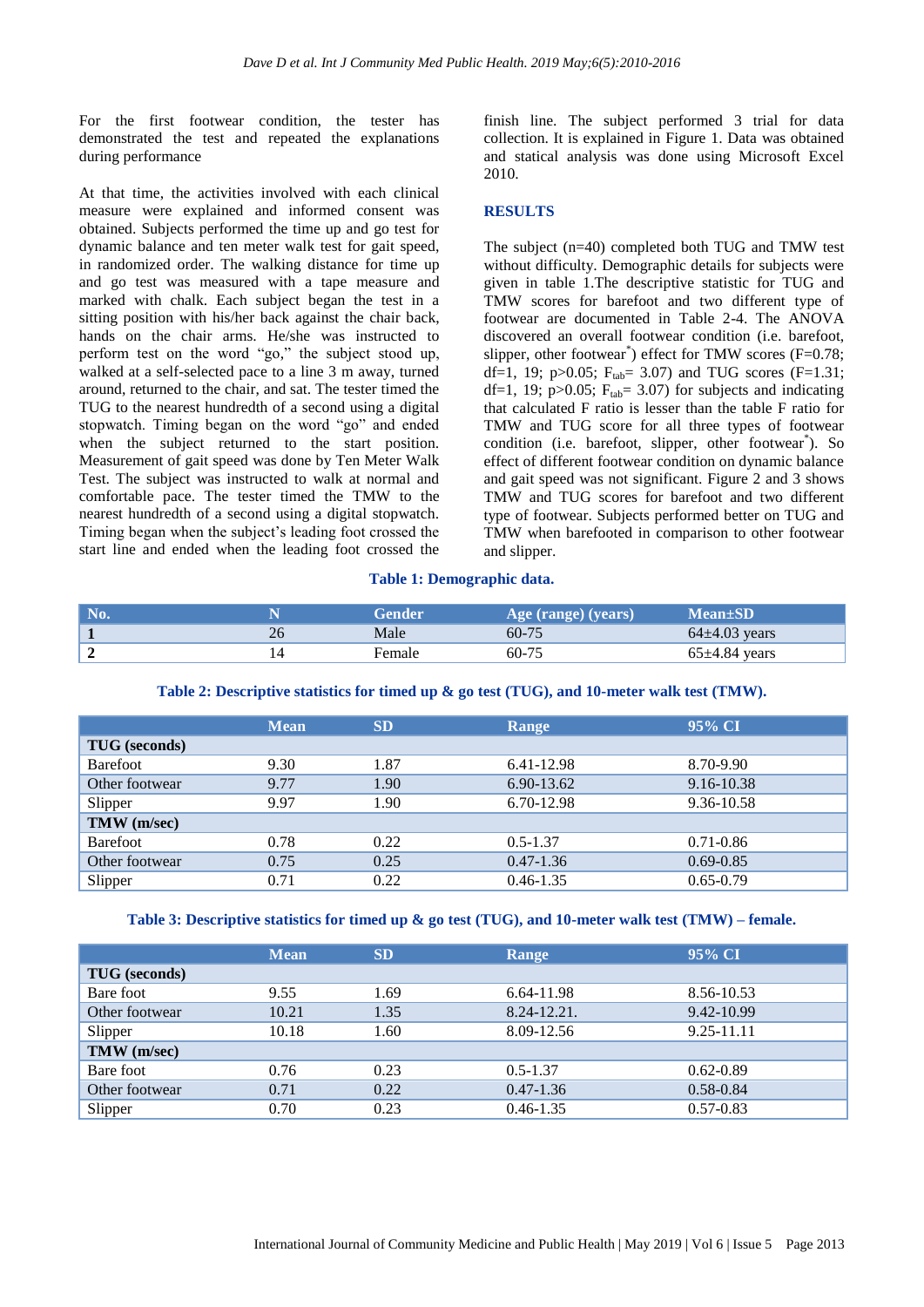|                      | <b>Mean</b> | <b>SD</b> | Range         | 95% CI        |
|----------------------|-------------|-----------|---------------|---------------|
| <b>TUG</b> (seconds) |             |           |               |               |
| Bare foot            | 9.29        | 2.13      | 6.41-12.98    | 8.42-10.15    |
| Other footwear       | 9.65        | 2.27      | 6.90-13.62    | 8.73-10.57    |
| Slipper              | 9.97        | 2.25      | 6.70-12.98    | 9.06-10.88    |
| TMW (m/sec)          |             |           |               |               |
| Bare foot            | 0.80        | 0.043     | $0.5 - 1.37$  | $0.71 - 0.89$ |
| Other footwear       | 0.81        | 0.052     | $0.47 - 1.36$ | $0.69 - 0.91$ |
| Slipper              | 0.73        | 0.044     | $0.46 - 1.35$ | $0.64 - 0.82$ |





**Figure 2: TUG scores for barefoot and two different type of footwear.**



**Figure 3: TMW scores for barefoot and two different type of footwear.**

### **DISCUSSION**

Many study has proven that footwear may also impair balance and alter gait patterns in the elderly.<sup>21</sup> The characteristics of that footwear were also specified in several studies as the footwear is considered as extrinsic factor of fall in many studies. Kuhirunyaratn et al mentioned experiencing two or more non-injurious falls was associated with a decline in social activities while experiencing at least one injurious fall was associated with a decline in physical activity in geriatric population.<sup>22</sup> The 60th National Sample Survey (January– June 2004) collected data on the old age dependency ratio. At 125, it was found to be higher in rural areas than in urban areas, which had the ratio at  $103<sup>22</sup>$  Going shoeless might be expected to be more common in

relatively sedentary, housebound adults. <sup>8</sup>So descriptive statical analysis shows that the functional mobility is better while walking barefooted while comparing it with footwear walking (Figure 2 and 3).

The national census 2011 states that 833 million people currently live in rural areas.<sup>22</sup> In India ruler geriatric population are mostly occupied themselves as a farmer or most of them are in a retired zone of life. Considering house bound life style of Indian elderly population the TUG test and TMW test was assessed in home based set up and with their own shoes. Testing subjects in new shoes, however, may influence postural responses to footwear.<sup>1</sup>

Farmer population falls by 9 million in 10 years, It was 127.3 million in 2001 and as per census data of May 1, 2013, Framer population is  $118.7$  million.<sup>23</sup> 2013, Framer population is 118.7 Most of them are male. They have to work whole day at farm while wearing shoes. So the men walk fastest in other footwear<sup>\*</sup> (0.81<sub>m/s</sub>), slower while barefooted  $(0.8034<sub>m/s</sub>)$ , and slowest wearing slipper  $(0.73<sub>m/s</sub>)$ . This gait speed was measured by ten meter walk test. Mostly in Indian tradition the people of rural areas walk barefoot in their houses as well as in the community and occasionally wear slippers and /or other footwear\* so their dynamic balance is good while barefooted in compare to walking with footwear.

As per census Indie 2011 data, number of female workers per 100 males workers is less.<sup>25</sup> This discrepancy may arise because many women are involved in home-based work. They walk barefoot in their houses and most often wore other footwear like chappals and low heels sandals at social occasion and rarely wore slippers. The functional mobility of women is better while barefooted in comparison to walking with other footwear as per (Table 3) descriptive data analysis.

Our study has hypothesised to find the difference of effect on functional mobility by barefoot walking and with different type of footwear walking. Results of this study found that to walk barefooted and with different type of footwear does not significantly affects the measurements, which was obtained by the TUG and TMW in community dwelling elders. TUG was used to measure dynamic balance and TMW was used to measure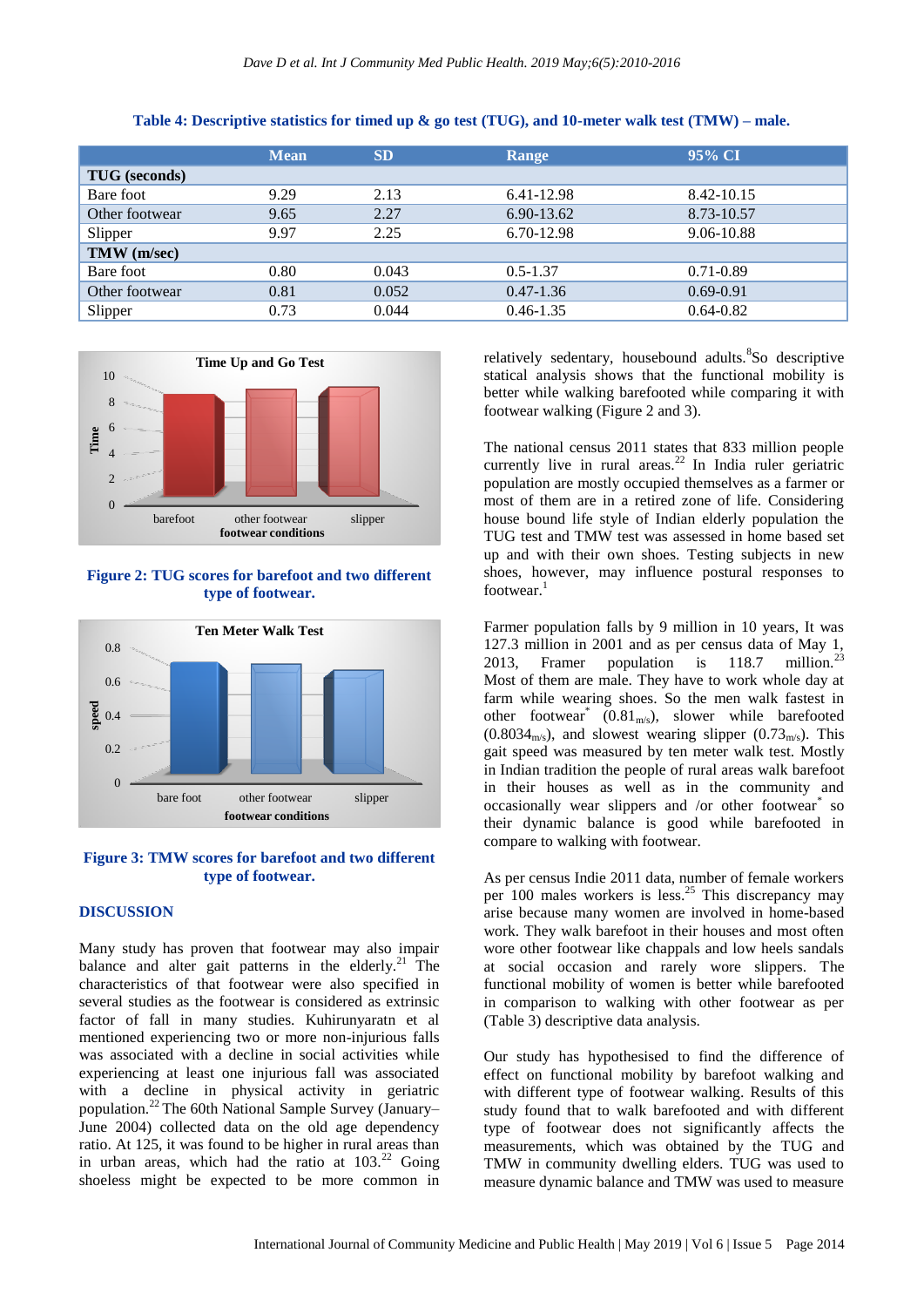gait speed. The ANOVA discovered an overall footwear condition effect for TMW scores (F=0.78; *df=*1, 19; p>0.05; Ftab=3.07) and TUG scores (F=1.31; *df=*1, 19; p $>0.05$ ;  $F_{tab} = 3.07$  for subjects and found that calculated F ratio is lesser than the table F ratio for TMW and TUG score for all three types of footwear condition (i.e. barefoot, slipper, other footwear<sup>\*</sup>).

#### **CONCLUSION**

This study indicates that there is no significant difference between three different footwear conditions i.e. barefoot, slipper, other footwear<sup>\*</sup> on TUG and TMW scores so there is no effect of different types of footwear on dynamic balance and gait speed among community dwelling elders, but subjects performed better on TUG and TMW when barefooted in comparison to other footwear\* and slipper.

*Funding: No funding sources Conflict of interest: None declared Ethical approval: The study was approved by the Institutional Ethics Committee*

#### **REFERENCES**

- 1. Arnadottir SA, Mercer VS. Effects of footwear on measurements of balance and gait in women between the ages of 65 and 93 years. Physical Therapy. 2000;80(1):17-27.
- 2. Langley FA, Mackintosh SF. Functional balance assessment of older community dwelling adults: a systematic review of the literature. Int J Allied Health Sci Pract. 2007;5(4):13.
- 3. Paterson DH, Warburton DE. Physical activity and functional limitations in older adults: a systematic review related to Canada's Physical Activity Guidelines. Int J Behavioral Nutr Physical Activity. 2010;7(1):38.
- 4. O"Sullivan S. and Schmitz T. Physical Rehabilitation. 2nd edition. Philadelphia: F. A. Davis. 2007:.245-258.
- 5. Mancini M, Horak FB. The relevance of clinical balance assessment tools to differentiate balance deficits. Eur J Physical Rehab Med. 2010;46(2):239.
- 6. Bohannon RW. Comfortable and maximum walking speed of adults aged 20-79 years: reference values and determinants. Age and ageing. 1997;26(1):15-9.
- 7. Lonnemann ME. Sacroiliac Dysfunction. To my wife, Laura, my best friend, my soul mate, my rock, my inspiration. To my three angels, Alexis, Bailey, and Lily, my life's true joy, my deepest love, my serenity, my peace. JDP. 2006:510.
- 8. Higuchi Y, Sudo H, Tanaka N, Fuchioka S, Hayashi Y. Does fear of falling relate to low physical function in frail elderly persons?: Associations of fear of falling, balance, and gait. J Japanese Physical Therap Assoc. 2004;7(1):41-7.
- 9. Koepsell TD, Wolf ME, Buchner DM, Kukull WA, LaCroix AZ, Tencer AF, et al. Footwear style and

risk of falls in older adults. Journal of the American Geriatrics Society. 2004;52(9):1495-501.

- 10. Lipsitz LA, Jonsson PV, Kelley MM, Koestner JS. Causes and correlates of recurrent falls in ambulatory frail elderly. J Gerontol. 1991;46(4):114-22.
- 11. Menant JC, Steele JR, Menz HB, Munro BJ, Lord SR. Optimizing footwear for older people at risk of falls. J Rehabil Res Dev. 2008;45(8):1167-81.
- 12. Rubenstein LZ, Powers CM, MacLean CH. Quality indicators for the management and prevention of falls and mobility problems in vulnerable elders. Ann Internal Med. 2001;135(8):686-93.
- 13. Menz HB, Lord SR. Footwear and postural stability in older people. J Am Podiatr Med Assoc. 1999;89(7):346-57.
- 14. Lord SR, MBBS GM. Shoe characteristics and balance in older women. J Am Geriatr Society. 1996;44(4):429-33.
- 15. Shumway-Cook A, Brauer S, Woollacott M. Predicting the probability for falls in communitydwelling older adults using the Timed Up & Go Test. Phy Therap. 2000;80(9):896-903.
- 16. Bischoff HA, Stähelin HB, Monsch AU, Iversen MD, Weyh A, Von Dechend M, et al. Identifying a cut‐off point for normal mobility: a comparison of the timed "up and go"test in community‐dwelling and institutionalised elderly women. Age and ageing. 2003;32(3):315-20.
- 17. Thompson P, Beath T, Bell J, Jacobson G, Phair T, Salbach NM, Wright FV. Test–retest reliability of the 10‐metre fast walk test and 6‐minute walk test in ambulatory school‐aged children with cerebral palsy. Developmental Medicine & Child Neurology. 2008 May;50(5):370-6.
- 18. Podsiadlo D, Richardson S. The timed "Up & Go": a test of basic functional mobility for frail elderly persons. J Am Geriatr Society. 1991;39(2):142-8.
- 19. Cress ME, Schechtman KB, Mulrow CD, Fiatarone MA, Gerety MB, Buchner DM. Relationship between physical performance and self‐perceived physical function. J Am Geriatr Society. 1995;43(2):93-101.
- 20. Novaes RD, Miranda AS, Dourado VZ. Usual gait speed assessment in middle-aged and elderly Brazilian subjects. Brazilian J Phy Therap. 2011;15(2):117-22.
- 21. Horgan NF, Crehan F, Bartlett E, Keogan F, O"grady AM, Moore AR, et al. The effects of usual footwear on balance amongst elderly women attending a day hospital. Age Ageing. 2008;38(1):62-7.
- 22. Kuhirunyaratn P, Prasomrak P, Jindawong B. Factors related to falls among community dwelling elderly. Southeast Asian J Trop Med Public Health. 2013;44(5):906-15.
- 23. Mahajan A, Ray A. The Indian elder: Factors affecting geriatric care in India. Glob J Med Public Health. 2013;2:1-5.